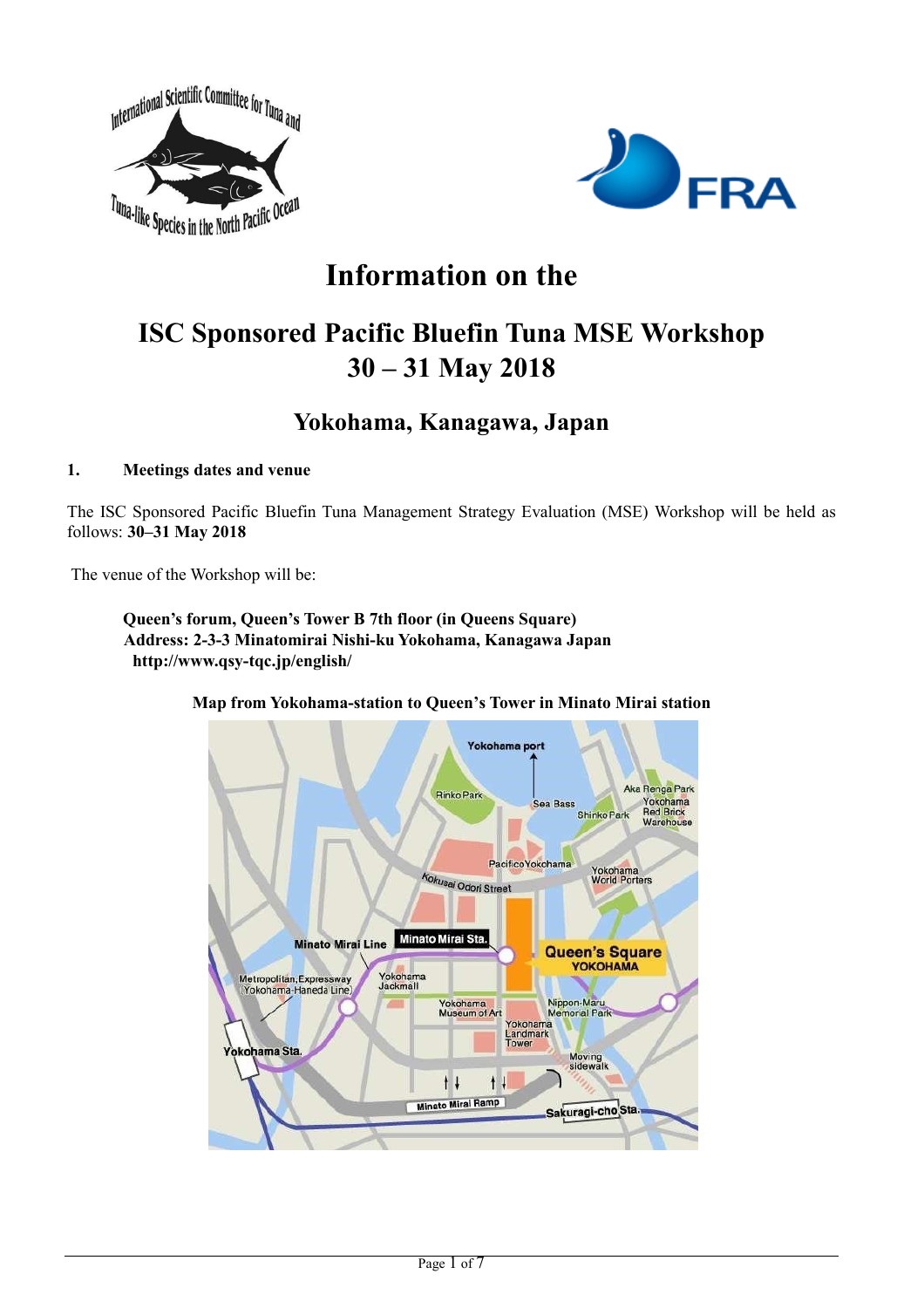- The meeting venue is in the large commercial building named "Queen's Square". The name of meeting place is Queen's forum, which is on the  $7<sup>th</sup>$  floor of Tower B.
- Those staying near Queen's Square can request the hotel to provide directions to the meeting site.
- Workshop (30 31 May): Meeting Room D



# **Map for Queen's forum in Queen's Tower**

#### **2. Contacts**

The contacts for the Workshop at the ISC are:

Administration: Dr. Gerard DiNardo, MSE Workshop Chair, Mail: [gerard.dinardo@noaa.gov](mailto:gerard.dinardo@noaa.gov) Administration: Mr. Shuya Nakatsuka, ISC Pacific Bluefin Tuna Working Group-Vice Chair, Mail: [snakatsuka@affrc.go.jp](mailto:snakatsuka@affrc.go.jp)

The contacts for these meetings in Japan are:

Mr. Shuya Nakatsuka ISC Pacific Bluefin Tuna Working Group-Vice Chair National Research Institute of Far Seas Fisheries, JAPAN 5-7-1 Orido, Shimizu-ku, Shizuoka 424-8633, Japan Tel: +81-543-36-6000 Fax: +81-543-35-9642 Mail: [snakatsuka@affrc.go.jp](mailto:snakatsuka@affrc.go.jp)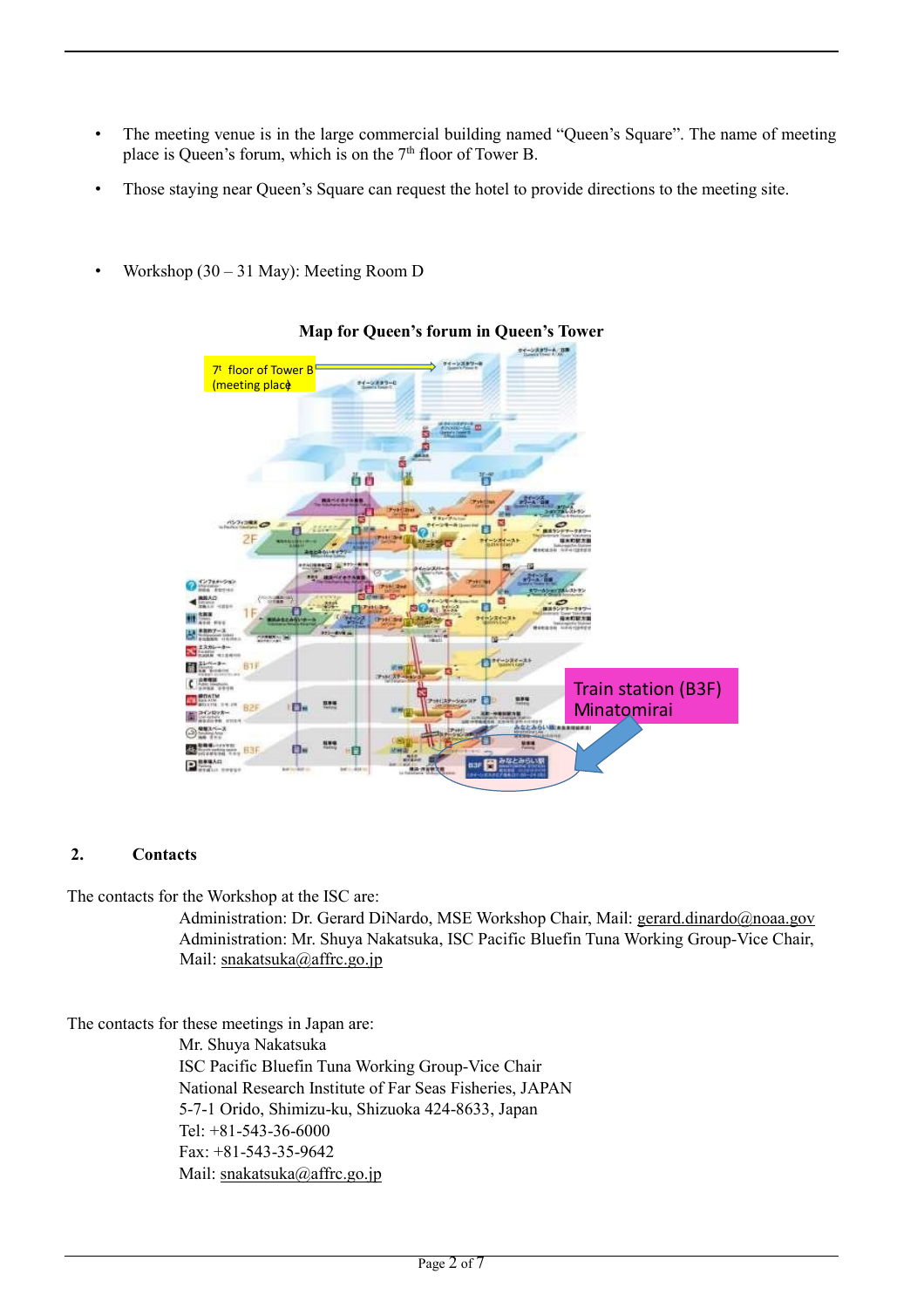# **3. Registration**

Please pre-register by submitting the completed registration form to the local contact, Ms. Kirara Nishikawa (contact.mseworkshop2018.isc@ml.affrc.go.jp) no later than **30th April 2018**. This is essential to allow the ISC Secretariat and the host country, Japan, to make the necessary arrangements. The final list of participants will be based on information provided at the time of registration. Please note that the venue has limited seating and organizations should limit participants.

## **4. Travel arrangements and Transportation**

Participants are requested to make their own travel arrangement and fund the expenses incurred.

## **Getting There:**

1) Narita-airport – Yokohama (2 hours) Take JR Narita-express (N'EX) [\(http://www.jreast.co.jp/e/nex/index.html](http://www.jreast.co.jp/e/nex/index.html)[\):](http://www.jreast.co.jp/e/routemaps/index.html) 1<sup>st</sup> train:

07:44 AM & Last train: 21:44 PM

◇Japan Railway Company offers discount tickets for round trip travel

Purchase ticket at:

#### **JR East Travel Service Center at Narita-airport [\(http://www.jreast.co.jp/e/pass/nex\\_oneway.html\)](http://www.jreast.co.jp/e/pass/nex_oneway.html)**

- English is spoken by all staff request: "N'EX Tokyo direct (or round trip) ticket to Yokohama"
- Do **not** purchase your ticket at the regular ticket office as the price is substantially higher.
- All seats are numbered and you must seat in the location designated on your ticket  $\cdot$  Narita express has multiple destinations, so please do not miss your train.
- Japanese trains run on schedule and even with a 30 seconds delay, you will miss your train.
- 2) Haneda airport Yokohama

Use Keikyu-Line or Keikyu Limousine Bus

http://www.haneda-tokyo-access.com/en/transport/

Keikyu-Line 28 minute (¥450), Keikyu Limousine Bus (¥580)

- Keikyu-Line has many destinations and you have to take the correct train to Yokohama
- Ask details in information counters

[http://www.haneda-airport.jp/inter/en/premises/service/info\\_center.html](http://www.haneda-airport.jp/inter/en/premises/service/info_center.html)

3) Yokohama – Minatomirai (Minatomirai Line, 8 minutes, ¥210)

<http://www.mm21railway.co.jp/global/english/index.html>

Minatomirai Line (heading for Motomachi-Chukagai)

Yokohama – Shin-takashima – Minatomirai – Bashamichi – Nihon-odori - Motomachi-Chukagai Ticket gate of Yokohama station of Minatomirai Line is in the 3<sup>rd</sup> basement level of the northern side of JR Yokohama-station. When you get to Yokohama by Narita-express, go outside through North ticket gate, and follow the direction sign. There are many English direction signs in Yokohama station, and most of the staff of the Railway Company understands English.

• Please note that Yokohama-station is very large, complicated and crowded. If you lose your way, go outside and take taxi.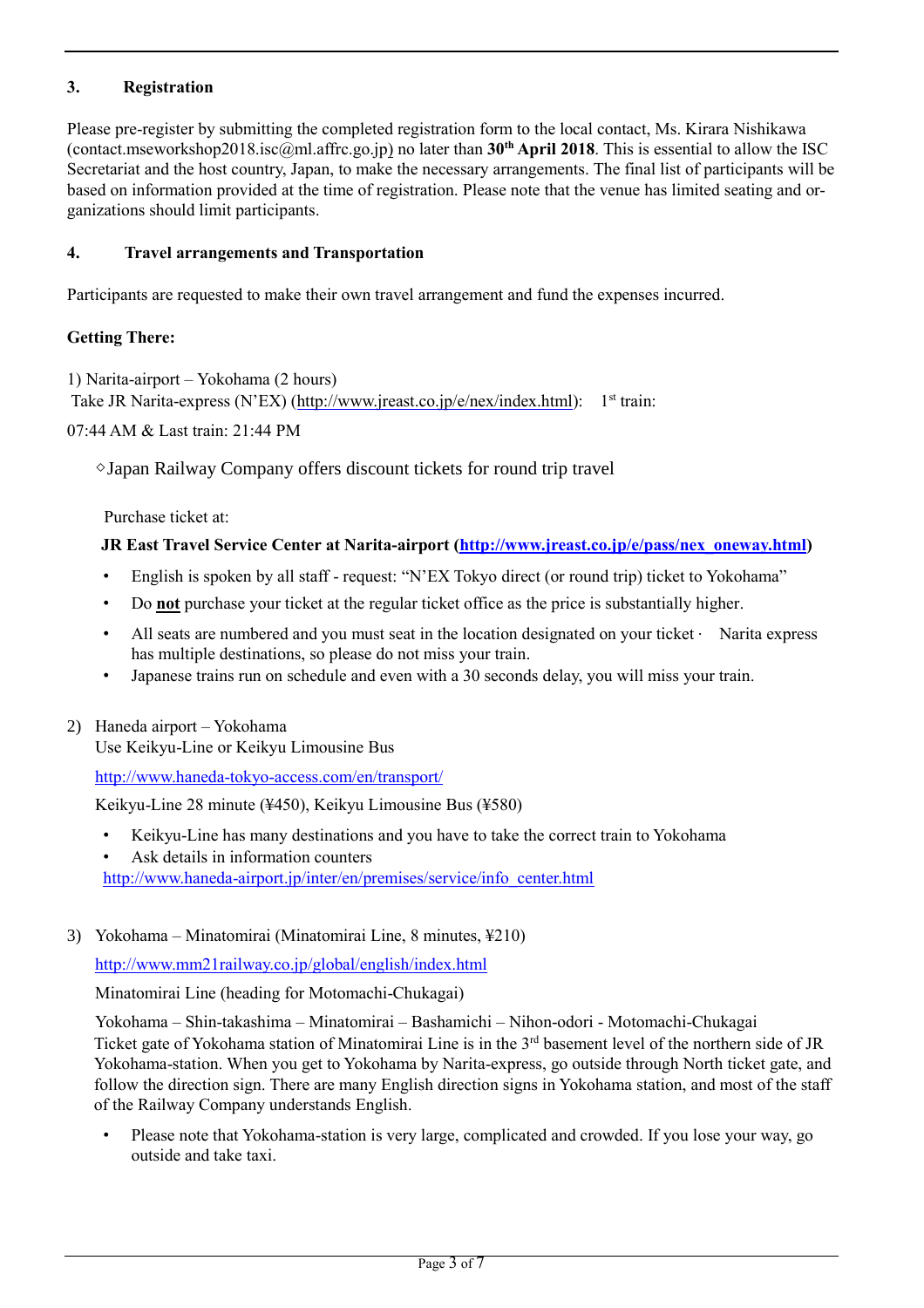

#### **5. Accommodation**

Please find below a list of hotels in the vicinity of the meeting venue in Japan. All participants must make their own reservations.

| <b>Hotel</b>                                                                    | Contact                                                          | <b>Distance</b>                  |
|---------------------------------------------------------------------------------|------------------------------------------------------------------|----------------------------------|
| Yokohama Bay Hotel Tokyu (4 stars)<br>https://ybht.co.jp/en/                    | Rakuten Travel offers lowest rate:<br>http://travel.rakuten.com/ | Adjacent to the meeting<br>venue |
| Yokohama<br><b>Royal Park</b><br>Hotel<br>$\frac{http://www.y}{$<br>rph.com/en/ | Rakuten Travel offers lowest rate:<br>http://travel.rakuten.com/ | Adjacent to the meeting<br>venue |
| Richmond Hotel Yokohama Bashamichi<br>http://yokohama.richmondhotel.jp/         | Rakuten Travel offers lowest rate:<br>http://travel.rakuten.com/ | $\cdot$ 15 minutes by train      |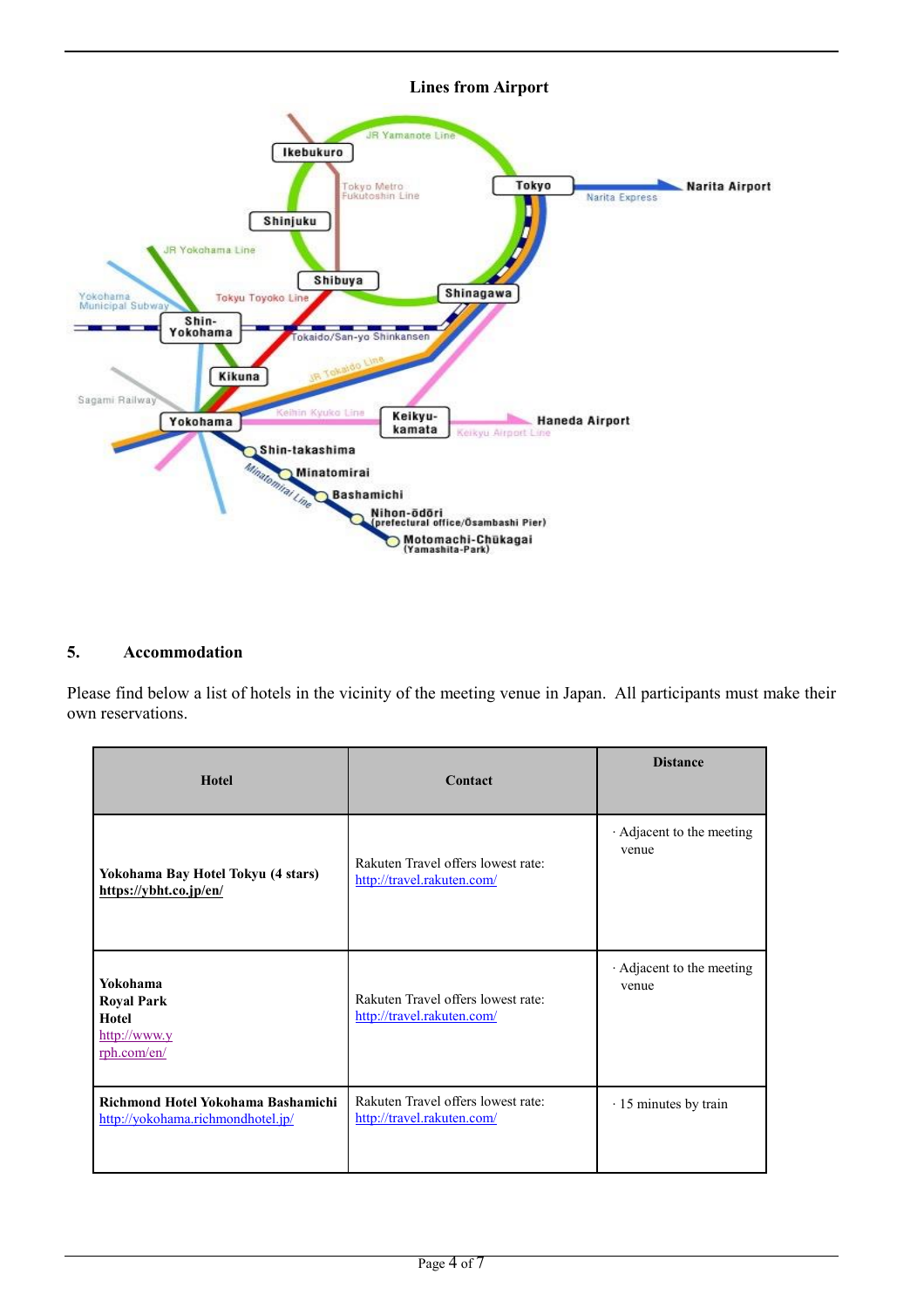| <b>APA Hotel Yokohama Kannai</b><br>http://www.apahotel.com/hotel/shuto-<br>ken/08 yokohamakannai/english/                     | Rakuten Travel offers lowest rate:<br>http://travel.rakuten.com/                               | $\cdot$ 15 minutes by train |
|--------------------------------------------------------------------------------------------------------------------------------|------------------------------------------------------------------------------------------------|-----------------------------|
| Hotel JAL City Kannai Yokohama (3<br>star) https://www.okura-nikko.com/ja-<br>pan/yokohama/hotel-jal-city-kannai-<br>yokohama/ | https://www.okura-nikko.com/ja-<br>pan/yokohama/hotel-jal-city-kannai-<br>vokohama/            | $\cdot$ 15 minutes by train |
| Sotetsu Fresa Inn Yokohama-Sakurag-<br>icho $(3.5 \text{ stars})$ http://fresa-inn.jp/eng/sa-<br>kuragicho/                    | Use Expedia for booking if possible:<br>http://www.expe-<br>dia.com/ If not, use<br>hotel site | $\cdot$ 15 minutes by train |
| Daiwa Roynet Yokohama Koen (3 stars)<br>http://www.daiwaroynethotelyoko-<br>hamakoen.com/en-gb                                 | Rakuten Travel offers lowest rate:<br>http://travel.rakuten.com/                               | $\cdot$ 15 minutes by train |

It is recommended to proceed with your reservation as soon as possible in order to achieve savings on the room price.

#### **6. Arrival and entry formalities**

Participants should make their own arrangements for their entry visa in Japan and it is recommended to do so **as soon as possible.** Failure to initiate VISA arrangements within the next weeks will likely result in a non-issue of a VISA in time for the meeting.

Nationals of many countries are eligible to enter Japan without a visa unless the purpose of the visit is to reside in Japan, to obtain employment or to otherwise engage in remunerative activities. Please review the below link for more details on VISA requirements

<http://www.jnto.go.jp/eng/arrange/essential/visa.html>

#### **7. Dress code**

The dress code for the meeting is Smart Casual

#### **8. Delegates kit**

All documents and other materials for the Workshop will be available through a WIFI intranet network in the meeting room. It is then necessary for the participants to carry a laptop with WIFI to the meeting with PDF reader software. Moreover, the documents will be available on the ISC website after the meeting.

#### **9. Electricity**

The voltage in Japan is 100 Volt, which is different from North America (120V), Central Europe (230V) and most other regions of the world. Japanese electrical plugs have two, non-polarized pins, as shown below. They fit into North American outlets.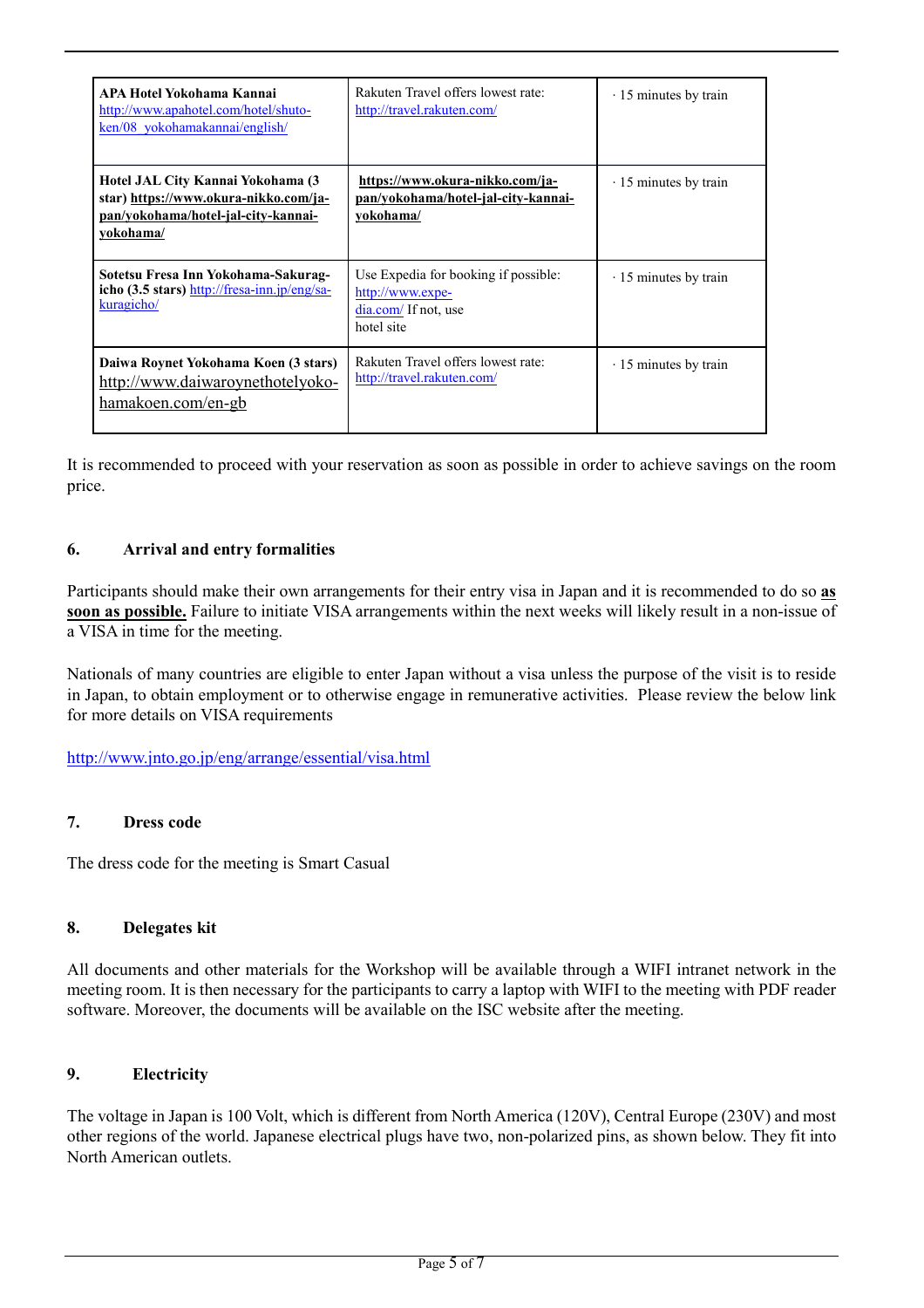

#### **10. Telephone service**

#### International dialling code

The International dialling code for Japan is 81 and will allow you to call Japan from another country. Japan telephone code 81 is dialled after the IDD. Japan international dialling 81 is followed by an area code.

#### Mobile services:

There are five cellular service operators in Japan: NTT DoCoMo; KDDI; SoftBank; EMBILE and; Willcom. They offer SIM card and prepaid recharge for mobile phones.

#### **11. Internet**

Wi-Fi facility will be available in the conference area.

Internet service at hotels and outside the conference area will be at participants' own expense.

#### **12. Currency and exchange**

The currency in Japan is the Yen (¥). The current exchange rates are (19 March 2018):

 $1 \neq 0.0094$  USD 1 ¥= 0.2755 TWD 1 ¥= 10.1093 KRW

#### **13. Tourism**

Information on tourism in Japan can be found on the following website:

◇ Japan Tourism: <http://www.jnto.go.jp/>